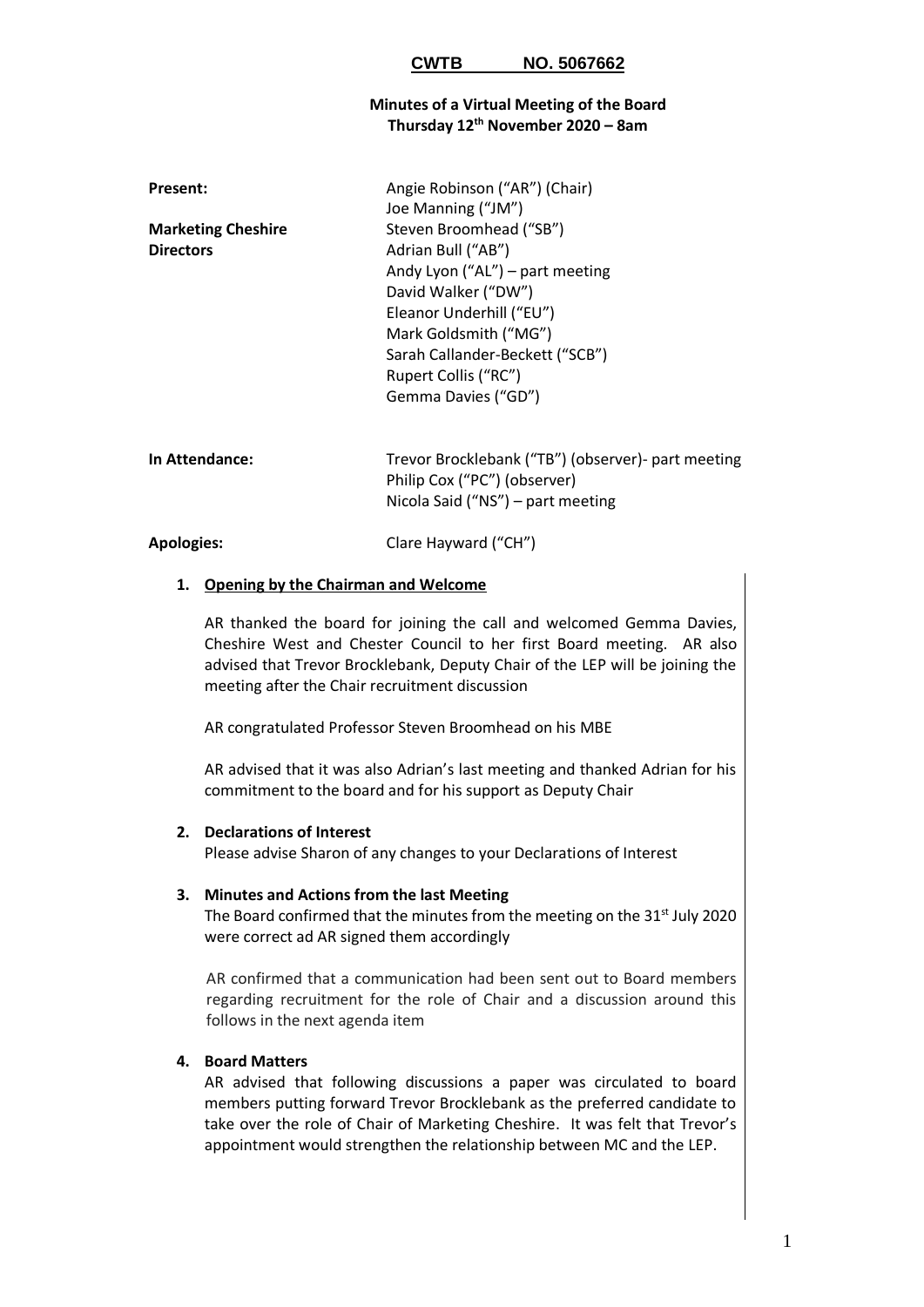All board members present unanimously agreed to the appointment of Trevor Brocklebank as Chair of Marketing Cheshire, and to advise the LEP accordingly.

# **5. Board Briefing Note / CEO Report**

JM referred Board members to the report circulated within the Board pack and highlighted the key areas for discussion at today's Board meeting

- JM referred to the current economic picture and the challenges in Chester and Warrington due to Covid-19 and the rise in unemployment in the area particularly in the hospitality industry.
- We did see an increase in consumer demand in the Summer and a number of sectors in C&W are doing well including the logistics, life sciences and chemicals industry
- Warrington Town deal has gone through and this will be important for promoting the visitor economy, culture, and heritage in Warrington
- The paper refers to Covid19 rates still rising in the Northwest, however since writing the paper the rates have now started to flatline and even drop in areas such as Warrington and there is good news around the development of a vaccine.
- Covid-19 response work undertaken by MC includes:
	- Strong collaborative work with the LEP particularly on the jobs and skills agenda
	- Working with University of Chester on the Accelerate programme
	- Business support we continue to hold webinars, keeping businesses updated on the help that is available to them
	- Rolled out £1M support fund programme to help businesses hardest hit by the pandemic
	- We can turn this around campaign, the communications are now based around promoting shop local and we continue to work with the business support districts to tailor the campaign around changing restrictions
- Place Marketing work has not progressed as quickly as hoped due to current circumstances, but we have had conversations on how we make sure it builds on the distinctive strengths within C&W
- We are working on a new approach to inward investment and growth of existing businesses to interlink with place marketing work
- We are working on refreshing the destination management plan and are working with the cultural economy in partnership with the local authorities and cultural businesses
- There is a need to find time to review the strategic direction of MC and to look at our priorities going into the next year

AR welcomed Trevor Brocklebank and congratulated him on being appointed Chair of MC

SB stated that the LEP and Marketing Cheshire have done a really good job in response to COVID-19 and with the recovery plan. When considering the bigger picture, the LAs have also put in a lot of financial support which has gone to the hospitality industry as well as other sectors. The Business Improvement Districts and DCMS have also supported businesses and visitor attractions and sporting clubs. Ongoing partnership will be important.

JM reiterated SB's point regarding the importance of partnership working and collaboration with the Business Improvement Districts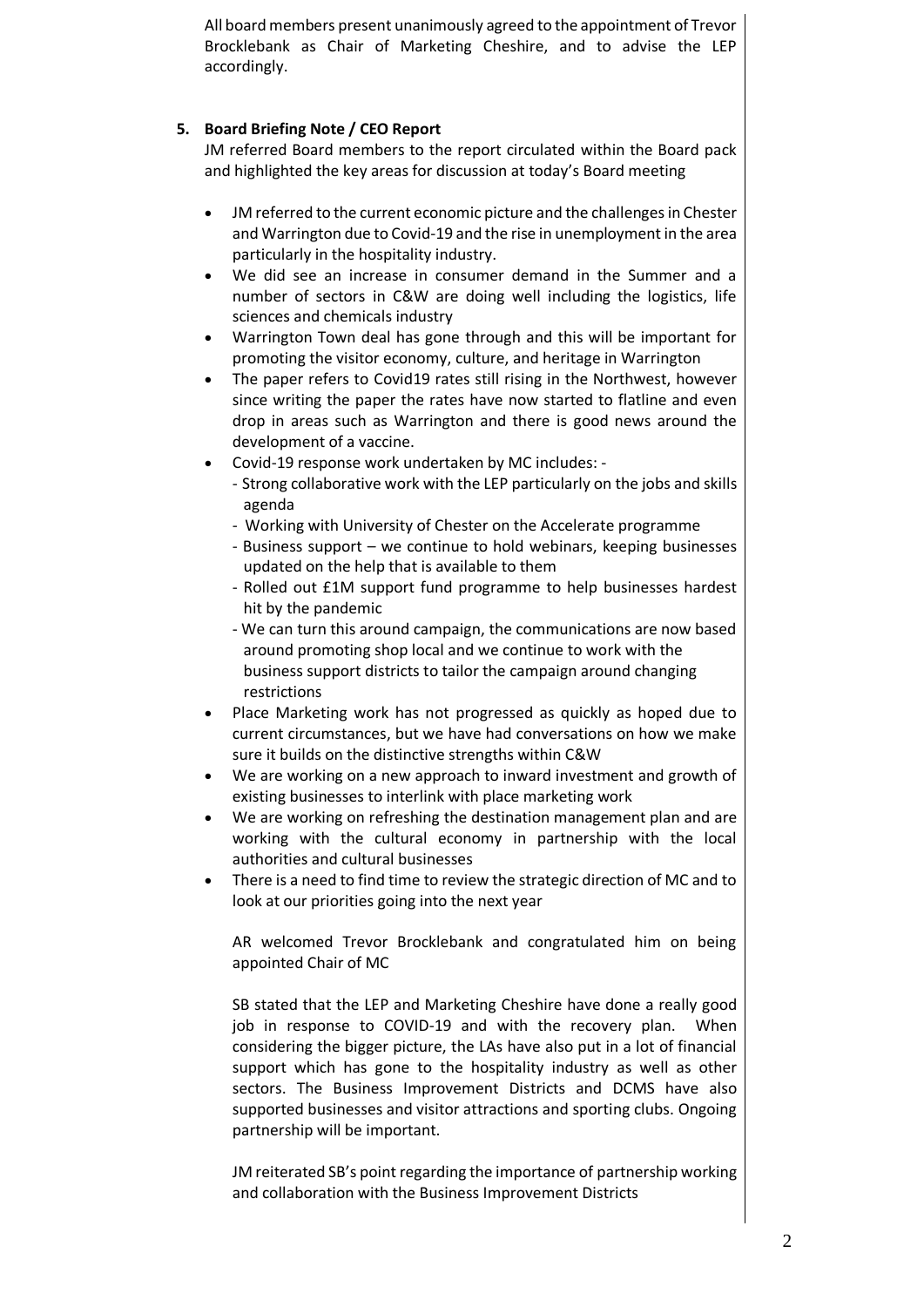|    | MG advised of the footfall survey carried out in Cheshire East in October<br>via mobile phone signals, footfall is down in most areas, however, footfall<br>in Macclesfield and some of the smaller secondary towns remains high,<br>showing that people are shopping local. Knutsford council are launching<br>their own local currency, this could be rolled out to other councils  |                        |
|----|---------------------------------------------------------------------------------------------------------------------------------------------------------------------------------------------------------------------------------------------------------------------------------------------------------------------------------------------------------------------------------------|------------------------|
|    | Referring to the Warrington Town bid and Chester activity EU questioned<br>on how we could best serve the whole area allocating our efforts across<br>the different towns we serve.                                                                                                                                                                                                   |                        |
|    | JM advised that we need to take a hard look at our budget for next year<br>to make sure we can deliver on our strategic priorities. We will report<br>back to the board to identify our strategic intent and agree whether we<br>are set up financially to deliver on these objectives                                                                                                | <b>Action</b><br>JM/NS |
|    | JM confirmed that there is more work to do to understand the data<br>behind where our tourist areas are. It was suggested that we could<br>develop an environmental scan document to underpin our business<br>planning.                                                                                                                                                               |                        |
|    | GD advised that with regard to the wider place activity outside Chester<br>there is data gathering we need to do around the towns, CW&C have<br>carried out a study and have come up with a framework with key<br>principles that will be adopted locally. This study will be in the public<br>domain next week and will be shared with MC.                                           |                        |
|    | GD advised that grants are live this week and CW&C are currently dealing<br>with a huge amount of applications. The challenge is that not all<br>businesses will be eligible for these grants. CW&C do, however, have the<br>ARG grant and need to discuss use of this grant collectively across the sub<br>region.                                                                   |                        |
|    | PC stated that MC has a much wider role to play above being the DMO<br>for Cheshire and Warrington, however, emphasised the importance of<br>tourism within the place marketing work. The Increased integration<br>between MC and the LEP will mean additional funding for MC from the<br>LEP.                                                                                        |                        |
|    | SCB stated that it is really important that we acknowledge success of the<br>proactive messaging undertaken by MC over the past months, one of the<br>key things this will have achieved is to maintain the loyalty of MC<br>members who may have otherwise fallen away.                                                                                                              |                        |
|    | TB advised it is a huge privilege to be asked to Chair the board of MC and<br>thanked Angie for her role as Chair. TB stated he is very passionate about<br>Cheshire and Warrington and is very keen to hear from Board members.<br>Trevor stated that he will make sure we have a clear strategy going<br>forward as we have a critical role to play in C&W to lead the place agenda |                        |
| 6. | 2020/21 Q2 Financial Report<br>AR introduced DW to report on the company finances                                                                                                                                                                                                                                                                                                     |                        |
|    | DW advised the Board that our Finance Manager, Debbie Bland, has made the<br>decision to leave the company following a period of ill health. DW stated that<br>DB has done a fantastic job and wanted to extend thanks on behalf of the<br>Board to DB for her hard work and commitment, particularly in this difficult<br>time. SP to write a letter from Board to thank Debbie      | <b>Action SP</b>       |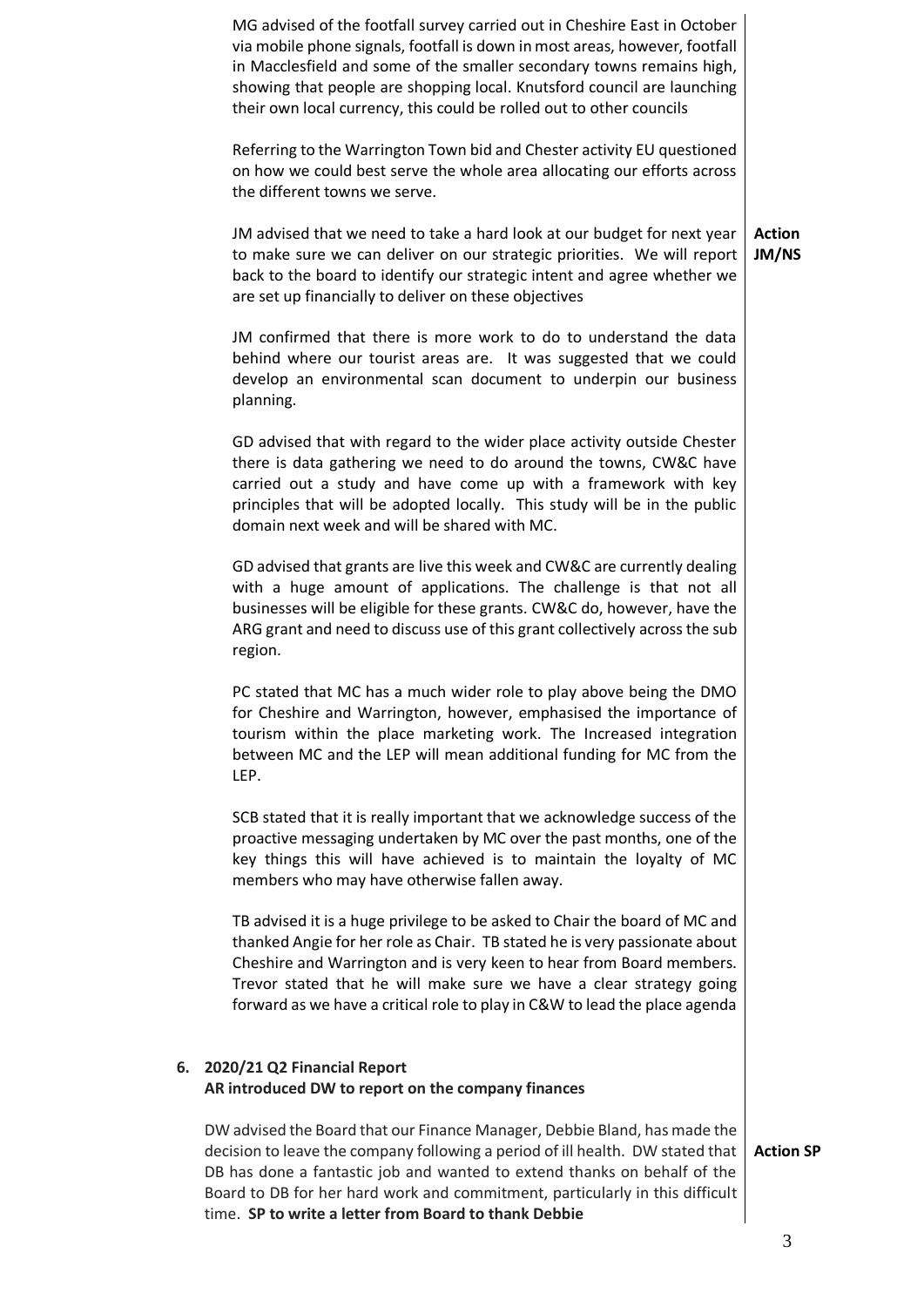|    | DW advised that DB is currently helping our Temp Finance Manager, to<br>produce the management accounts.                                                                                                                                                                                                                                                                                                                                   |                                          |
|----|--------------------------------------------------------------------------------------------------------------------------------------------------------------------------------------------------------------------------------------------------------------------------------------------------------------------------------------------------------------------------------------------------------------------------------------------|------------------------------------------|
|    | As DB is leaving the business, we are required to change the signatories on<br>the bank mandate, removing DB and appointing Joe Manning and Nicola Said<br>as signatories. The resolution to change the signatories on the Bank Mandate<br>was approved unanimously by the Board                                                                                                                                                           |                                          |
|    | As a result of DB's absence the audit group at their meeting on the $21st$<br>October were only able to review draft financial statements for Q2. These<br>figures were restated upon DB's return to the business. To avoid confusion<br>the minutes from this audit meeting were not circulated with the pack. It was<br>agreed that these minutes can now be distributed to board members for<br>review                                  | <b>Action SP</b>                         |
|    | DW referred Board members to the Q2 report included within the board pack<br>and ran through the key elements of the report advising that the Audit<br>Committee are comfortable with the reported loss in the current<br>circumstances and that our reserves, which are above our required wind up<br>costs, were sufficient to cover this loss.                                                                                          |                                          |
|    | DW reiterated AR's thanks to AB who has also served on the Audit Group, DW<br>thanked AB for a brilliant job working on the Audit committee and stated that<br>we are now looking for 2 new members to join the audit committee. JM<br>confirmed he has approached members of the board regarding joining the<br>audit committee                                                                                                           |                                          |
|    | SB volunteered to join the Audit Committee.                                                                                                                                                                                                                                                                                                                                                                                                | <b>Action</b><br><b>SP</b><br>to<br>send |
|    | DW advised that we will be asking Juliette to conduct a detailed review of our<br>costs and to produce a 7 plus 5 reforecast including a review of our wind-up<br>costs. This works should be completed within the next month.                                                                                                                                                                                                             | invites<br><b>Action JL</b>              |
|    | There has also been a realignment of the work of MC employees, transferring<br>2 partnership roles temporarily to work in the Growth Hub therefore these<br>employee costs will be covered by the LEP                                                                                                                                                                                                                                      |                                          |
| 7. | <b>Cashflow</b>                                                                                                                                                                                                                                                                                                                                                                                                                            |                                          |
|    | JM advised that it is now unlikely we will be bringing in commercial income in<br>Q4, due to Tier 2/3 restrictions and national lockdown. Looking at the first<br>quarter of next year one of our assumptions is to introduce commercial<br>partnership income, we will have to assess as a Board if this is the right thing<br>to do. If we do not, we will have to look at different income sources or bring<br>forward cost reductions. |                                          |
|    | NS advised that we have extended the cash flow report to cover the first<br>quarter of 2021/22 and have released ringfenced money for MIPIM to cover<br>COVID-19 response and recovery work in this financial year                                                                                                                                                                                                                         |                                          |
|    | Full payment of all deferred VAT is included within this year's cashflow                                                                                                                                                                                                                                                                                                                                                                   |                                          |
|    | Conservative estimates for activity within the cash flow, with the intention to<br>go out for partnership income in Feb / March, 50% of what is achieved in a<br>normal year.                                                                                                                                                                                                                                                              |                                          |